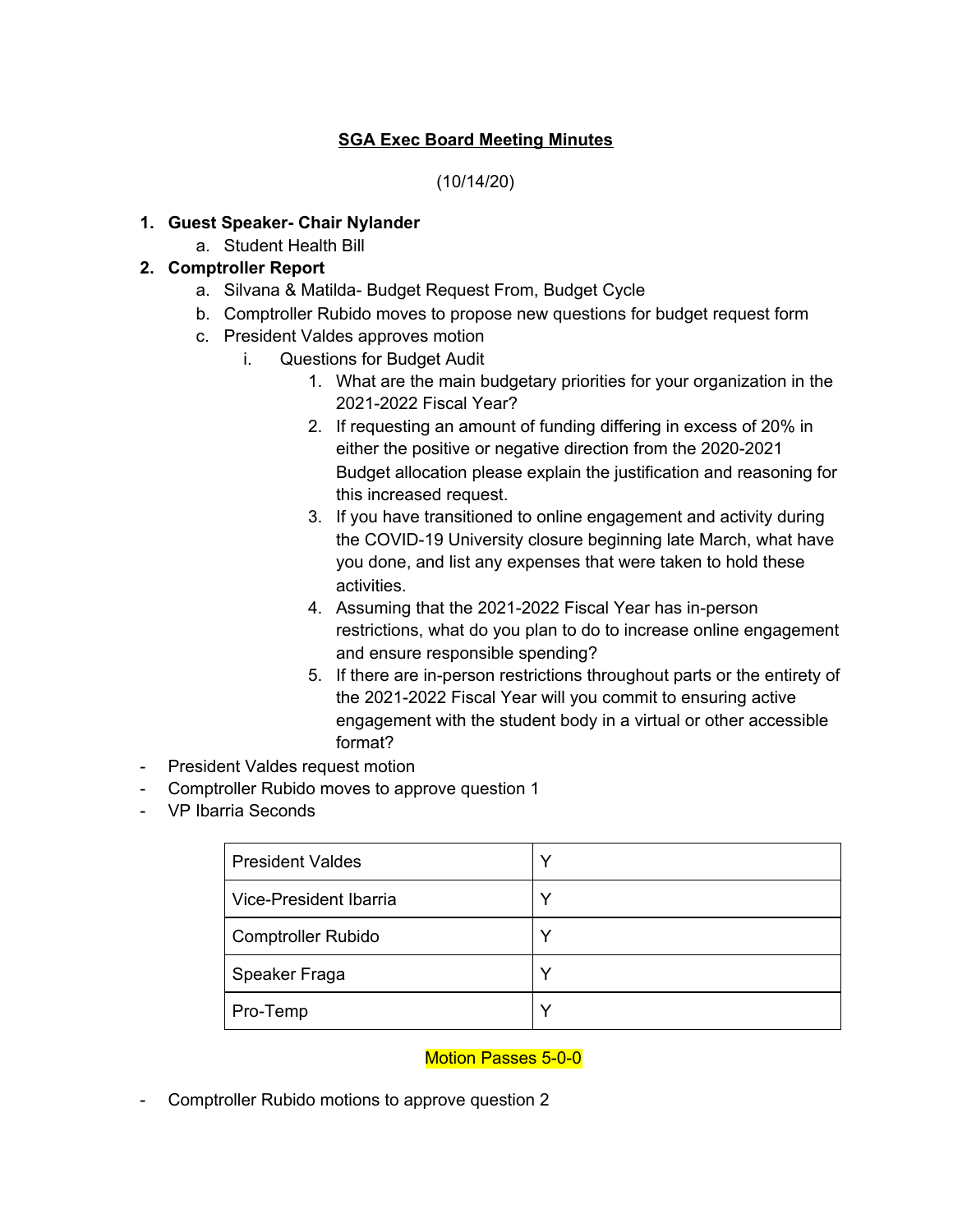#### - Speaker Fraga Seconds

| <b>President Valdes</b>   |  |
|---------------------------|--|
| Vice-President Ibarria    |  |
| <b>Comptroller Rubido</b> |  |
| Speaker Fraga             |  |
| Pro-Temp                  |  |

## Motion Passes 5-0-0

- Comptroller Rubido moves approve question 3
- President Valdes Seconds

| <b>President Valdes</b>   |  |
|---------------------------|--|
| Vice-President Ibarria    |  |
| <b>Comptroller Rubido</b> |  |
| Speaker Fraga             |  |
| Pro-Temp                  |  |

# Motion Passes 5-0-0

- Comptroller Rubido moves to approve question 4 & question 5
- Speaker Fraga moves for vote unanimous consent
- President Valdes seconds

| <b>President Valdes</b>   |  |
|---------------------------|--|
| Vice-President Ibarria    |  |
| <b>Comptroller Rubido</b> |  |
| Speaker Fraga             |  |
| Pro-Temp                  |  |

## Motion Passes 5-0-0

**3. Senate Report- Speaker Fraga**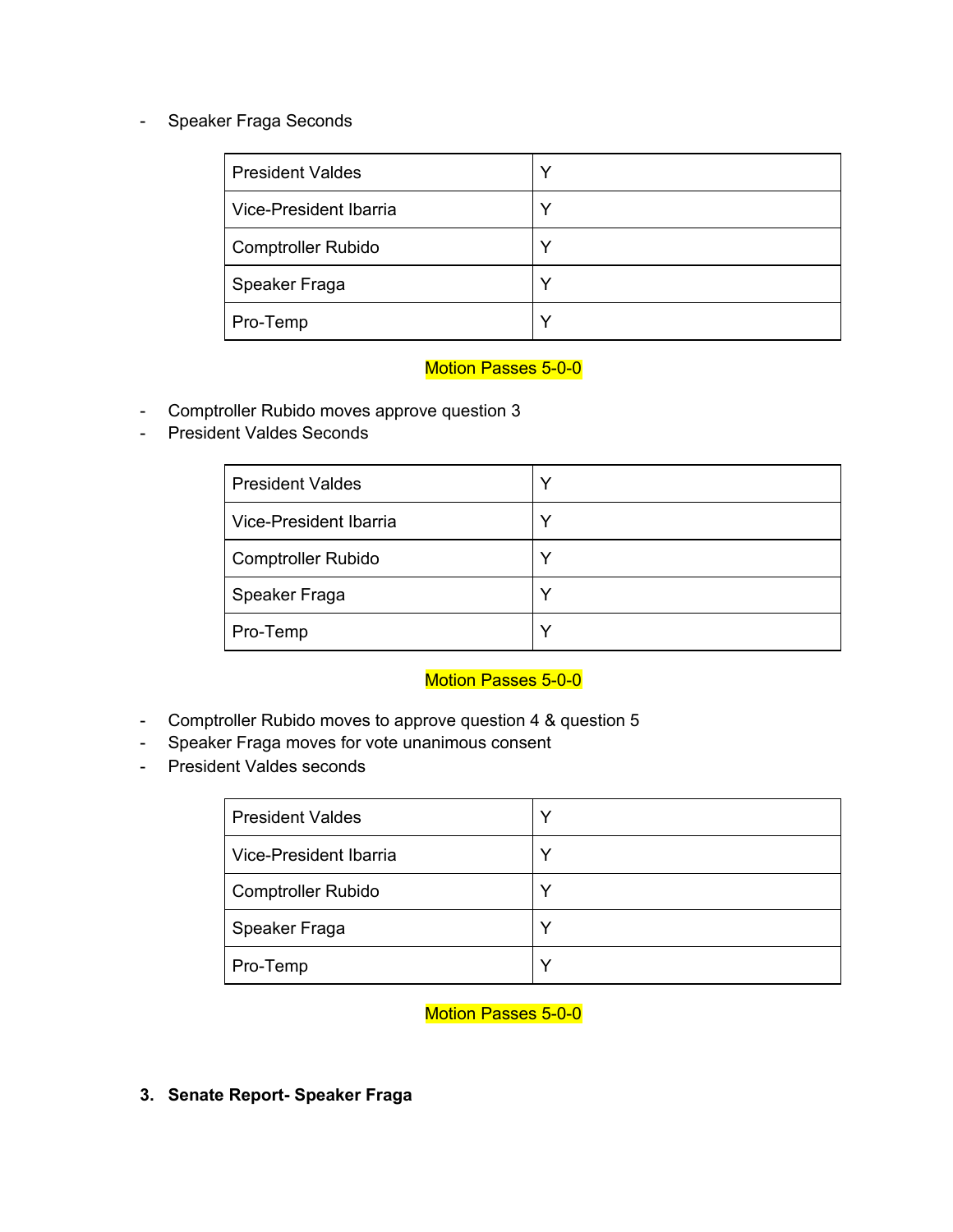- a. Senate Office Hours
- b. Senate Retreat
	- i. Saturday, 10/17 12-2pm
- c. Meet your Dean- 11/6 at 6pm
- d. Course Availability Initiative
- e. Drive-by Commencement
	- i. Students will be able to receive diploma from Roary

## **4. Cabinet Report- Chief of Staff, Suarez-Burgos**

- a. Weekly Reports began
- b. Social Media
	- i. Reserve Space Video- posting friday
	- ii. Repopulation Social Media Survey
	- iii. Senator Office Hours began being posted on social media
- c. Athletics
	- i. Instagram Filters
		- 1. Face Stickers \$250
		- 2. FIU Video in Progress \$250
		- 3. Blue & Gold Glitter filter \$250
		- 4. Selfie with Roary- Free
		- 5. FIU Locations- Free
- Comptroller Rubido moves to allocate \$750 (3 instagram filters)
- VP Ibarria Seconds
- President Valdes moves to vote unanimous consent
- Speaker Fraga Seconds

| <b>President Valdes</b>   | Υ           |
|---------------------------|-------------|
| Vice-President Ibarria    |             |
| <b>Comptroller Rubido</b> |             |
| Speaker Fraga             |             |
| Pro-Temp                  | $\check{ }$ |

## Motion Passes 5-0-0

- d. Health and Wellbeing
	- i. Flu Shot Campaign begins tomorrow
	- ii. SPC and SGA Mini Health Fair
		- 1. Pending info
		- 2. Sometime in november
	- iii. COVID-19 Plasma Blood Drive